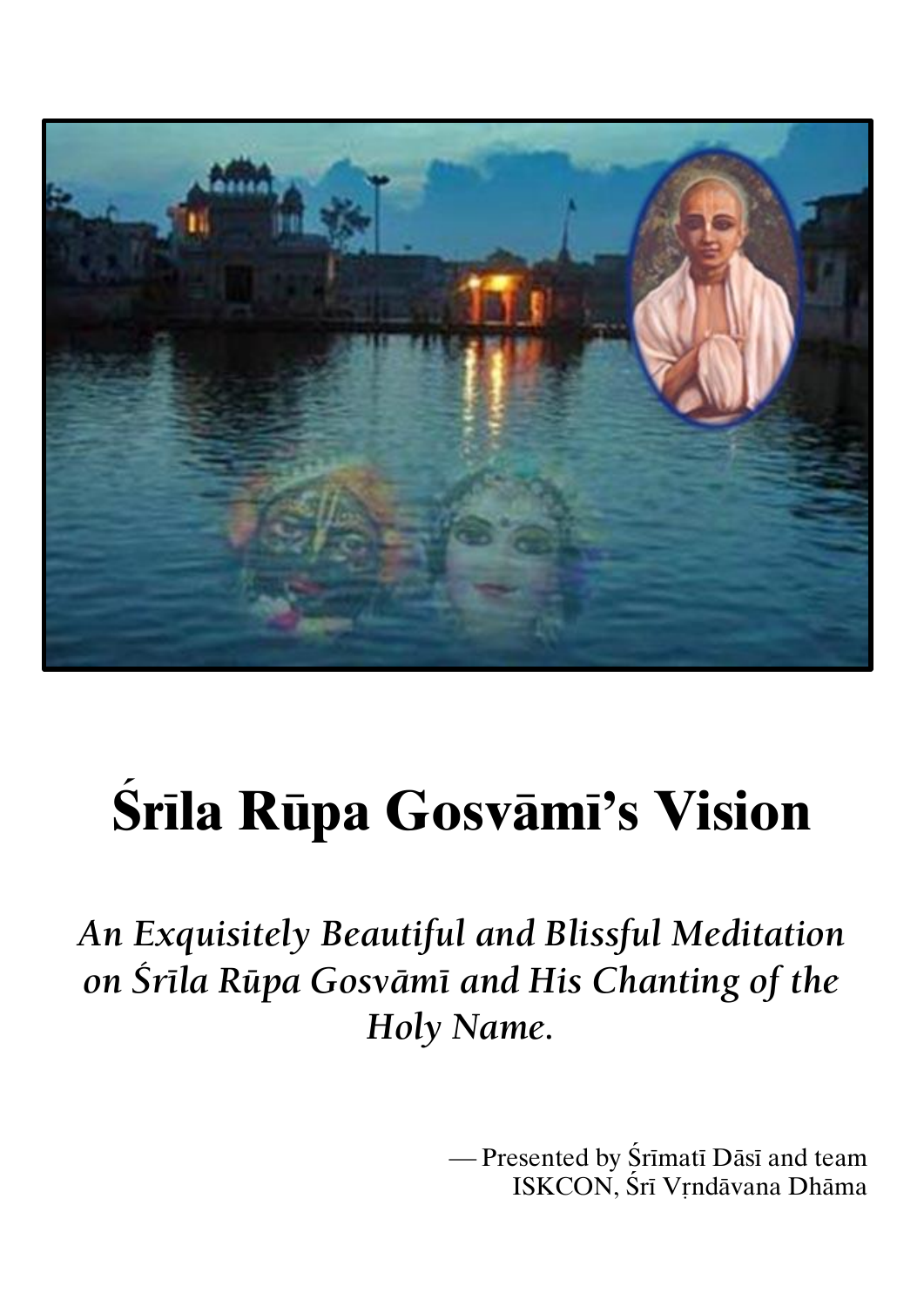## *çré-caitanya-mano-'bhéñöaà sthäpitaà yena bhü-tale svayaà rüpaù kadä mahyaà dadäti sva-padäntikam*

When will Śrīla Rūpa Gosvāmī Prabhupāda, who has established within this material world the mission to fulfil the desire of Lord Caitanya, give me shelter under his lotus feet?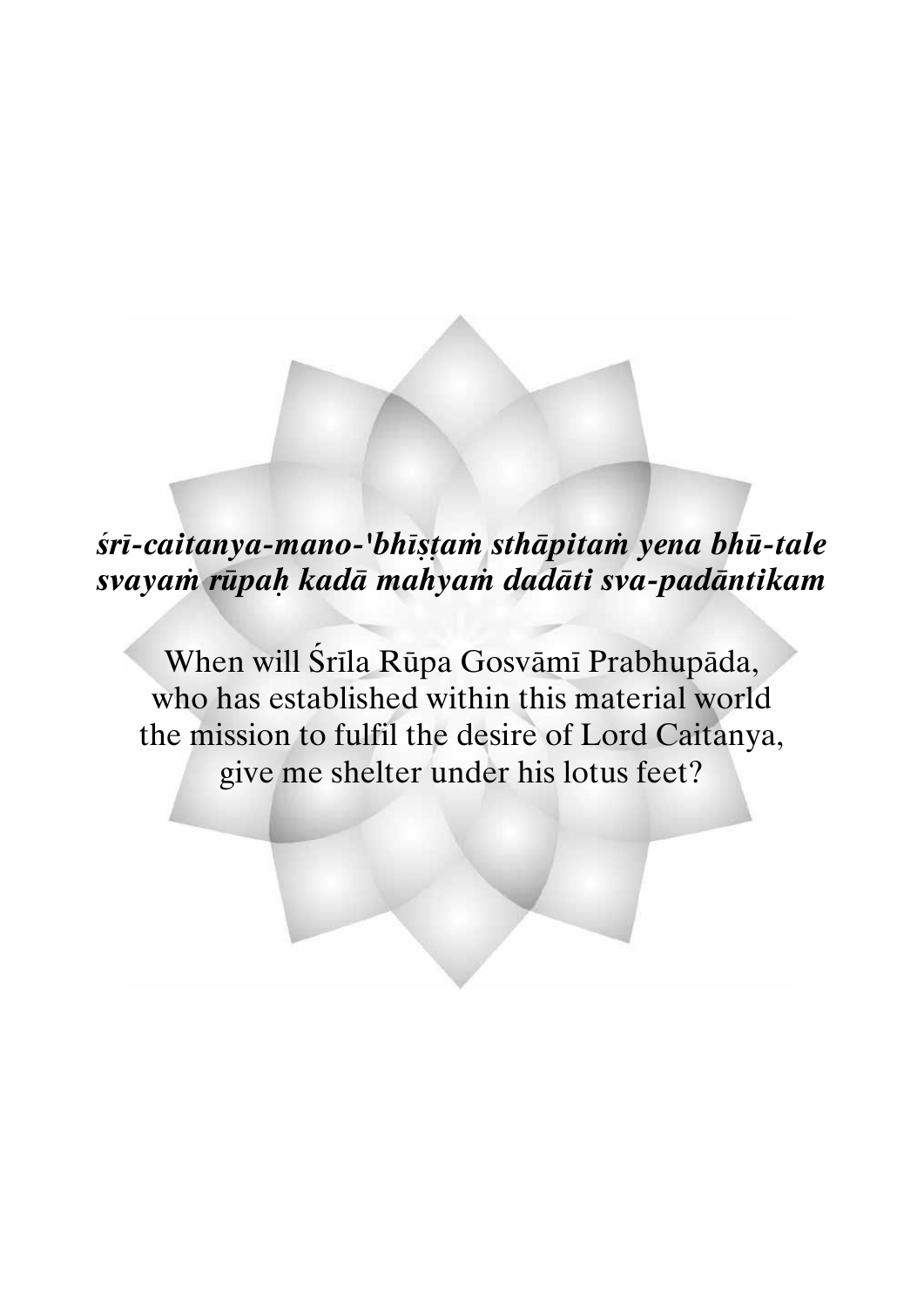# **Śrila Rūpa Gosvāmī's Vision of Rädhä Govinda's Jhūlana-līlā at Rādhā kuņda**

#### **Introduction**

The vision of the *vraja-premé-bhakta* is very different than ours. We may also be living in Vrndävana, but maybe we don't have the potency and purity of heart to actually see the *dhäma*. But the *vraja-premé-bhakta* does. And in his *siddha-deha*, he can walk into that realm, even while embodied, and render service to the Divine Couple.

On some rare occasions, the absorption of the *vraja-premé-bhakta* is so intense that all space and time boundaries melt, and transcendental elements of the *lélä* he is absorbed in actually manifest on the material plane. That is the case with the *lila* we are about to share with you. The *imli* tree upon which Sri Sri Radha-Govinda's swing hung, and which offered *sevä* to the Divine Couple, manifested in this world as a tribute to the purity and potency of Rüpa's devotional ecstasy and absorption. That *imli* tree continued living at Rādhā-kuṇḍa for more than 400 years and eventually entered into *aprakata-lila* in the mid 1970's. For at least the following 10-15 years, devoted *rüpänugas* were able to take *darçana* and embrace the remaining stump of that sacred tree. But unfortunately now even that has gone, and we have only the memory of this very sweet and powerful *lila* of our *parama-ācārya*, Śrīla Rūpa Gosvāmī.

eokas

Those of you who are familiar with *lilā-śāstra* will notice that within this rendition we are often quoting from the *sāstra* of our *ācāryas* and other great Gaudīyas. Works cited are:

| 1.               | Śrīla Bilvamangala Thākura                                 | — Krsņa-karņāmrta                       |
|------------------|------------------------------------------------------------|-----------------------------------------|
| 2.               | Śrīla Rūpa Gosvāmī                                         | — Lalita-mādhava<br>— Dāna-keli-kaumudī |
| 3.               | Śrīla Krsņadāsa Kavirāja Gosvāmī — Śrī Caitanya Caritāmŗta | - Śrī Govinda-līlāmrta                  |
| $\overline{4}$ . | Śrīla Viśvanātha Cakravartī                                | — Śrī Krsna-bhāvanāmrta                 |
| $\mathfrak{S}$   | Śrīla Kavi-karnapūra                                       | — Krsnāhnika-kaumudī                    |

cohou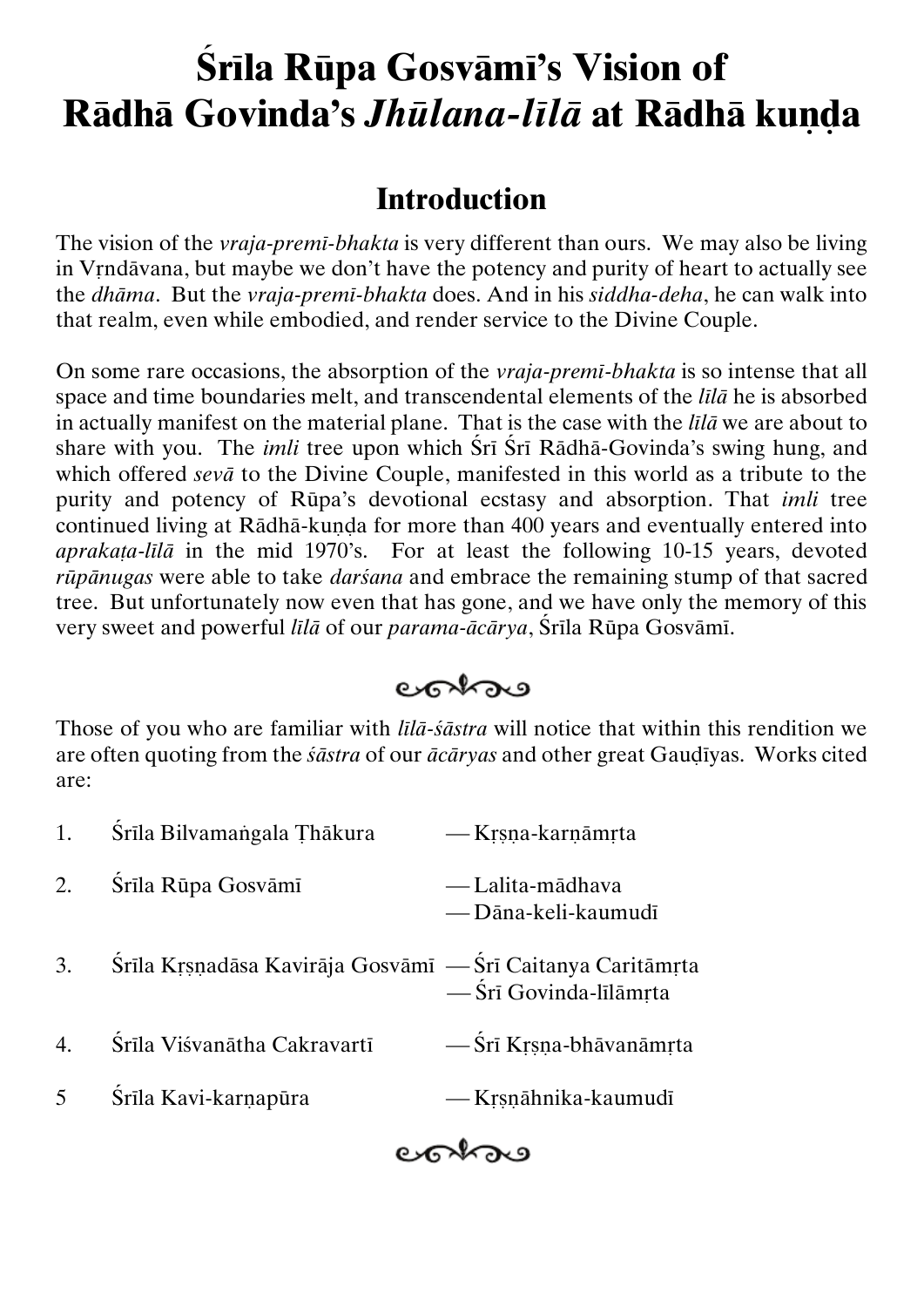## **A Very Special** *Japa* **Session**

About 475 years ago, Srila Rūpa Gosvāmī was sitting on the southern bank of Rādhākunda absorbed in hearing and chanting *Harināma*. He'd been in Vraja for some twenty years, fully absorbed in serving the order of Śrī Caitanya Mahāprabhu. Vraja had become so very, very dear to him.

It was early afternoon on a beautiful monsoon day. The clouds were Syama-colored and rumbled gently, but no rain came. They simply shaded Rüpa Gosvämé from the heat of the sun and encouraged the limitless peacocks on the banks of Rädhä-kunda to dance exuberantly and call out loudly for the rain to fall. Despite this cacophony of sound, his heart was absorbed only in the beautiful, all attractive syllables of *Harinäma*. In ecstasy, he thought:

"I do not know how much nectar the two syllables "Krs-na" have produced. When the holy name of Krsna is chanted, it appears to dance within the mouth. We then desire **many, many mouths. When that name enters the holes of the ears, we desire many millions of ears. And when the holy name dances in the courtyard of the heart, it conquers the activities of the mind, and therefore all the senses become inert."**

(CC Antya 1.120)

#### *Harinäma* **Leads the Way**

Overwhelming Rüpa Gosvämé's heart with such sweet and deep euphoria, *Harinäma* smiled and gently led him into the world of His captivating, playful pastimes. Illumined by *Näma's* all-merciful loving glance, the eyes of Rüpa Gosvämé's heart eagerly and carefully drank in the scene. It was very clear that the stage was set for  $\overline{\text{Sri}} \ \overline{\text{Sri}} \ \text{Rādhā-}$ Govinda's *jhulana*-*lélä*. The dense grove of *kadamba* trees was exquisitely beautiful. High in the thick branches of those trees were countless golden *kadamba* flowers showering streams of honey. The blossoming flowers in the creepers added a gentle sweetness — and a sweet scent — to the scene. Many *mantaris* very expertly and artistically spread stemless, fragrant flowers over the swing seats and then covered them with fine, soft white silk cloth. Such a beautiful scene — but Rūpa Gosvāmī noticed that today something was very different. Sri Sri Rādhā-Govinda's elaborately decorated swing did not hang from the branches of two tall *kadamba* trees. Today the main swing hung from golden ropes tightly tied to the large branch of an *imli* tree. Interesting. And that *imli* tree was breathtakingly beautiful. His small, fine leaves stood on end in the ecstasy of anticipation. Anticipation that today he would render personal service to Śrī Śrī Rādhā-Govindadeva.

#### **A Very Special Meeting**

Suddenly the sound of a very sweet and melodious voice attracted Rūpa Gosvāmī's attention. He looked in the direction of that mesmerizing sound and was charmed to see that it was Śrīmatī Rādhikā speaking. She was in the company of some of Her dearest *sakhés* and was commenting on Çyämasundara who was slowly but surely approaching Her, accompanied by Madhumangala and Subala.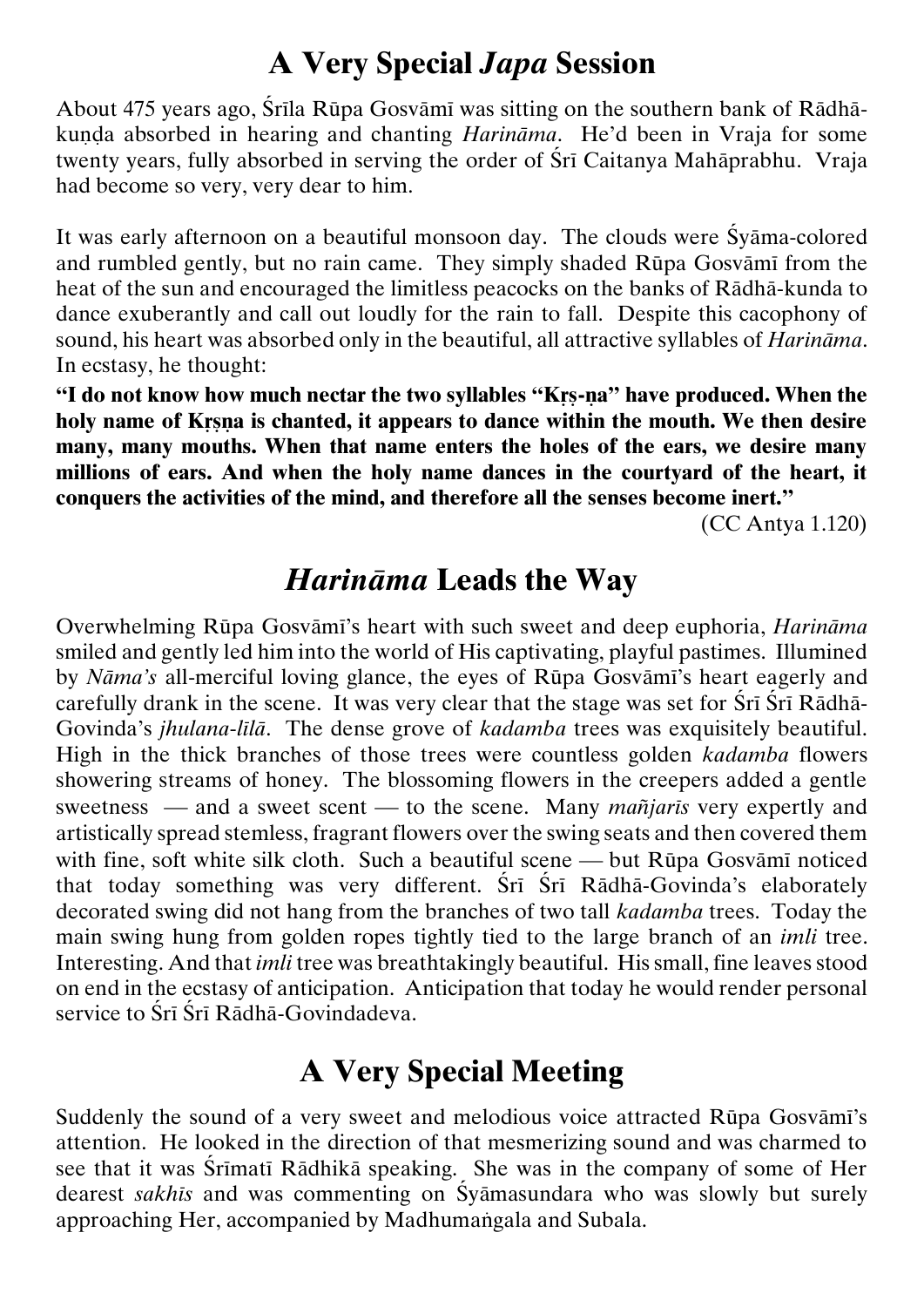Rädhä continued speaking:

*"Ah! Is this a dark* tamäla *tree, a fresh rain cloud or a dazzling sapphire pillar? Could it be a mountain of* käjala*, a cluster of blue lotus flowers, a swarm of intoxicated bees, or a stream of the Yamuna? Or is it the beautiful blue lotus eves of all the vraja-gopjs combined? Is it the handsome demigod Cupid? No, because Cupid does not have a body.*

*"Could it be the king of srigara-rasa? No, because that king is not righteous. Perhaps it is an ocean of nectar? No, it is much broader than an ocean. Maybe it is a blooming desire tree of divine love? No, a desire-tree cannot move! Is this My Prāna-priyatama Çyämasundara? O, how could I be so fortunate?"*

Rädhikä said to Viçäkhä*, "*Sakhé! *I am bewildered! Is it My lover or a lotus for My thirsty honeybee eyes? Please tell Me the truth and do not tease Me. Please tell me the truth."* Rädhä's bodily hair stood erect in ecstasy. Her voice choked up and Her eyes darted restlessly because of the *sakhis*<sup>*'*</sup> joking. **(Govinda-lilāmrta)** 

Seeing her dear most friend's condition, Lalitä began to console Her with very wellchosen words:

*"Behold the lustre of the youthful Krsna who is nectar for the eyes! His hands are the* siksā-guru *teaching graceful gestures to the autumnal lotus. His hands and feet surpass the tenderness of the fresh red sprouts of the desire tree. The beauty of His eyes destroys the pride of all comparable things!* (**Krsna-karnāmrta**)

*"How astonishing! Çyäma's beautiful complexion colors the whole world dark blue. The splendor of His face transforms everything into moonlight. Krsna's sweet words convert all ears into containers of nectar. His gentle glance turns the sky into a lotus. How wonderfully attractive is the form of Krsna!*" (Caitanya-candrodaya)

Lalitä's words somewhat pacified Rädhikä and She gazed at Her beloved Çyäma and then expressed Her thoughts: "All glories to *Krsna*, My very life and the enchanter of *the three worlds! His budding youth is adorned with the last flickering of childhood. His eyes are flashing with love's delight. He bewilders Cupid with the nectar of His playful smile. His beauty beguiles at every moment. Out of deep love, He drinks from the mouth of His flute.* **(Krsna-karnāmrta)** 

*"Çyäma's charming lotus hands hold a new flute. His* guïjä-mälä *defeats the lustre of rubies. The peacock feather on His head sways in the breeze. The charming beauty of Kåñëa's body thrills My heart.* **(Lalita-mädhava)**

Vrndā said, "The crest-jewel of all nectar relishers, whose magnificent chest has taken a *vow to make every virtuous gopi fall passionately in love with Him, and whose swinging arms have the power to fulfil the desires of every doe-eyed girl in all the worlds is now splendidly manifest before us."*

Rādhā exclaimed, "Sakhī! Many times Krsna walked on the pathway of My eyes. *However, never before have I seen such wonderful sweetness in Him. My eyes have no power to capture even a single drop of the splendid handsomeness that shines from even one of His limbs."*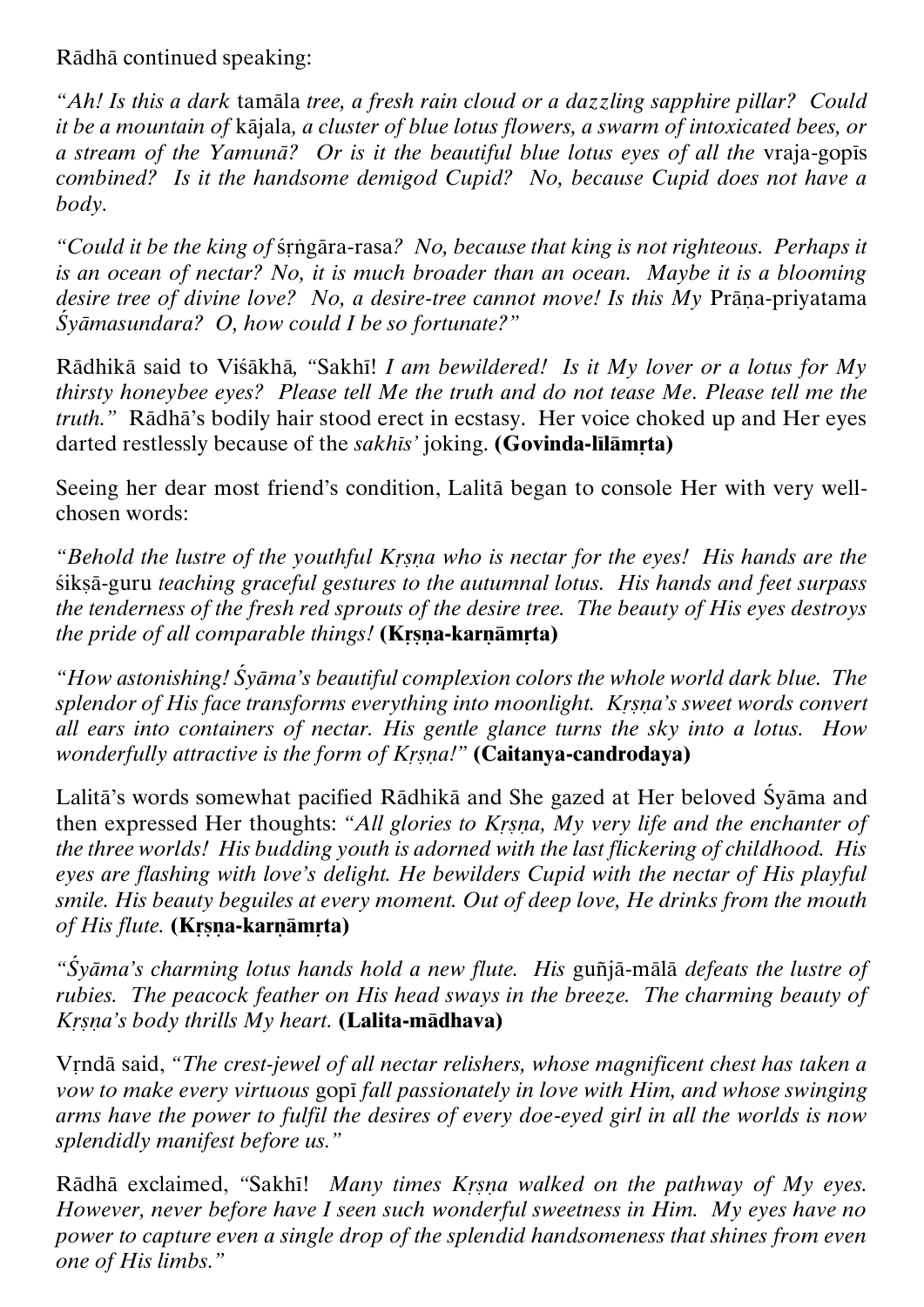Våndä said, *"O Rädhä! Whenever You see Govinda, You say He is a wonder You have*  never seen before. Is Krsna really a new person every time You see Him? Or do Your *eyes, astonished by love's enchantment, forget that You have seen Him before?* **(Däna-keli-kaumudé)**

*Soon Govinda was standing directly before Rädhä, and the Divine couple became overwhelmed with ecstatic love by seeing each other. Their divine bodies, minds and hearts trembled with intense jubilation and They both stood still for a moment, stunned and unable to speak or act. Rädhä-Govinda remained stunned for a few moments due to rapturous emotions. Their aching hearts then melted with the desire to meet and talk together. Rādhārānī stopped walking and assumed an attitude of opposition when She saw Krsna just in front of Her. She partially covered Her lowered face with Her blue veil to conceal Her eyes which were dancing in joy. Her graceful gestures, constituting the emotional ornament named* viläsa*, greatly enhanced Her beauty and the pleasure of Her beloved.* (Govinda-līlāmrta)

# $\overline{\text{Sri}}$  *Sri Rādhā-Govinda's Jhulana-yatrā Begins*

But Krsna's plan was not to be side-tracked or thwarted. His mischievous glance and crooked, bold stance clearly indicated that a very special *jhulana* festival was about to begin. Rädhä grew fearful when she saw Her beloved's aggressive and determined mood, but Lalitä and Viçäkhä gently and persistently encouraged Her. "Don't be nervous", said Lalitä, "We will be there to make sure Govinda doesn't push the swing too high. We will protect You." And Visakha added, "We and our *mañjaris* will personally push the swing. Today's *jhulana* festival will be gentle and sweet. Just trust us, dear *sakhé*!"

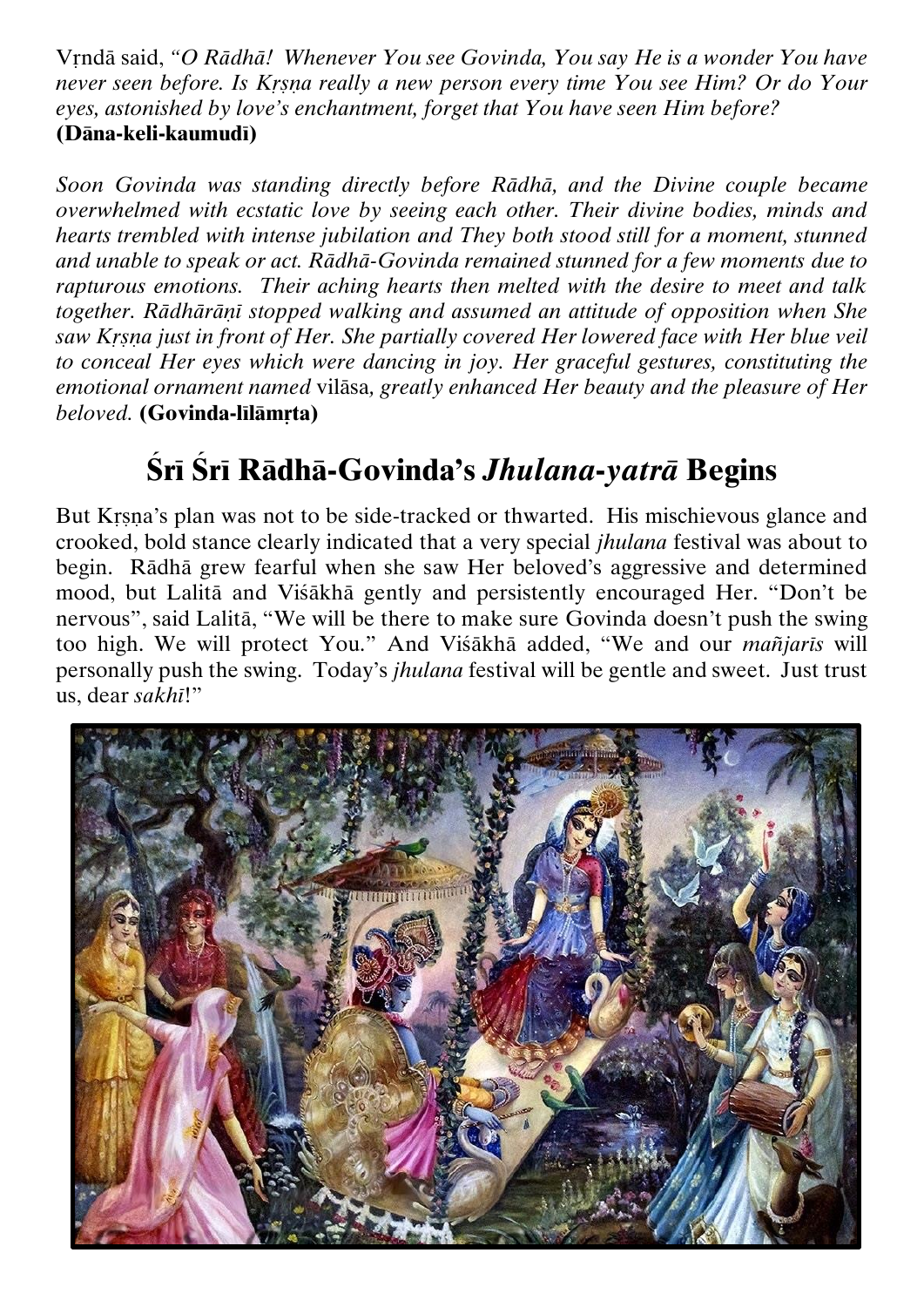Calmed and convinced by Her friends, Rädhä allowed Herself to be gently but firmly lead towards the Imli-tāla *jhulana* arena by Her beloved Syāma. The unusual and highly ornamented swing was so designed that Rädhä-Govinda sat facing each other, rather than side-by-side. Krsna first stepped onto the swing and gracefully sat down. He then took Rädhä gently by the hand and helped Her take Her seat. The *sakhés* sprinkled very fragrant small flowers on the Divine Couple for Their pleasure, and offered Them *äratika*, delicious *pän* and beautiful very aromatic garlands. Then the *jhulana* festival began.

*Two* mañjaris *tucked their veils in their sashes and then stepped back and forth to push the swing, bending their bodies as they moved. Two other fortunate sakher stood on either side of the swing eagerly placing tasty betel-nut into Rädhä-Govinda's lotus mouths whenever the swing slowed down. Other virtuous mantiaris, floating in a river of divine love, attained the pinnacle of bliss by intermittently dousing Rädhä-Govinda with colored flower pollen.* **(Krsna-bhävanämrta)** 

And, true to their promise, Lalitä and Viçäkhä occasionally pushed the swing for the Divine couple's pleasure.

*Eager for* sevä*, the clouds showered misty rain that transformed into nectar when colliding with the flowers. The nectar drops, which looked like pearls, made friends with the pearl ornaments on Krsna and the sakhis when they fell on their bodies. For the pleasure of Rädhä Govinda,* the sakhés *sang sweet songs accompanied by musical instruments. Their songs vibrated in the heavenly abodes. An incomparable fragrance flowered from their open mouths, which attracted the bees to buzz near their faces.* **(Kåñëa-bhävanämåta)**

*Rādhā and Krsna's hair become undone and snarled in Their earrings because of the swinging. The flower sashes around Their waists tangled in Their jewelled waist bells. Their wilted garlands snagged in Their bracelets.* (Govinda-lilamrta)

*As the moon of bliss gradually waxed during Rädhä-Çyäma's swing pastimes, Their necklaces, earrings and garlands danced. Their waistbells and anklebells jingled pleasantly like musical instruments and the Divine couple smiled in satisfaction.* (Krsna**bhāvanāmrta**))

*The tree branches, moving up and down with the swing's movements, served Rädhä-Govinda by fanning Them with their leaves. The many artistically strung flower garlands tied to the tree branches also moved along with the swing. Swarms of bees tried to land on the garlands. Failing in their attempts, however, the bees simply buzzed loudly while chasing the swinging garlands.* **(Krsna-bhāvanāmrta)** 

*Rädhä gained confidence and the* sakhés *drowned in bliss watching Rädhä-Govinda move the swing faster and faster by kicking off with Their feet and leaning forward and backward. They sat facing each other and when the swing reached its highest point Rädhä was up and Krsna down, and vice versa. Rādhikā's necklaces touched Krsna's chest when He was below. Krsna's Vaijayanti garland touched Rādhā's blouse when She was below. Witnessing this thrilled the hearts of the sakhis and mantiaris.* **(Krsna-bhāvanāmrta)**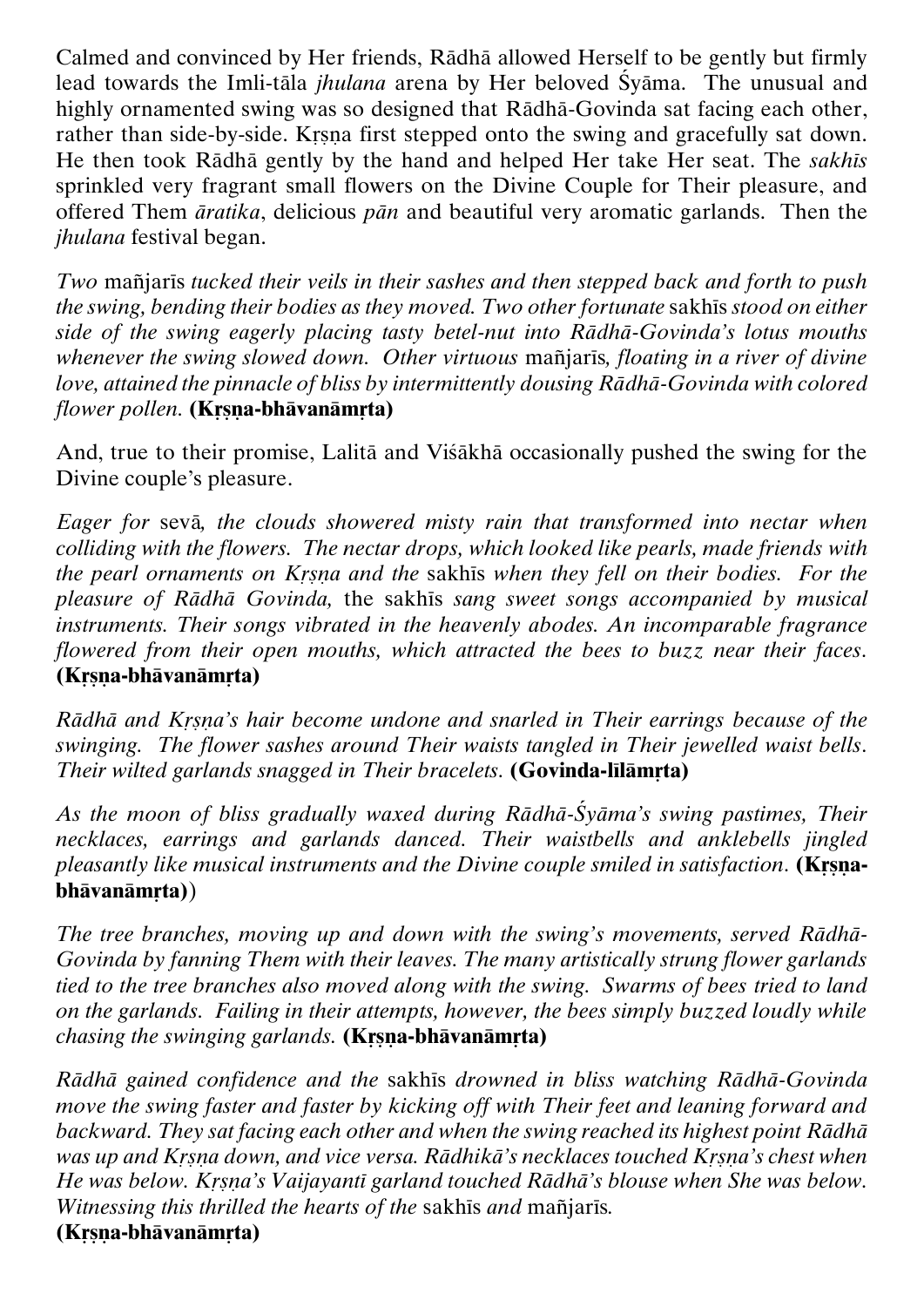*But suddenly, Krsna, the ocean of prankish sports, pushed the swing so fast that Rädhikä's back touched the leaves high up in the* imli *branches. Rädhä become afraid and cried out repeatedly along with Her sakhis, "O Krsna! O Krsna! Stop! Stop, don't swing anymore!*" *Krsna pretended not hear them and swung faster. Rādhā's braid loosened, Her veil fell off and Her ornaments flew here and there. Rädhä, fearing that Her petticoat might fly up, tried to hold it down by keeping Her feet together, but She could not.* **(Krsna-bhävanämrta)** 

## **Impish Krsna Has a Plan**

Krsna laughed in impish satisfaction seeing Rādhā's predicament. Again, Krsna increased the speed. Her eyes anxious with fear, Rädhä slipped off Her seat and landed on Çyäma. He held Her tightly in His arms and continued swinging faster… and faster…and faster. Then He cast a very special glance at the *imli* tree which both frightened and enlivened His new servant. "Oh no! oh no!", the tree thought, "Govinda is going to push the swing over the top of my branch. He wants to do a 360º circle on the swing, and He wants to do it a number of times!!!"

"Oh Govinda, Govinda, the golden ropes are tied very tightly to my branch. If You do as You plan, my branch may well break — then what will happen to You and Your beloved Rädhä?! What will happen to You and Your Rädhä then?!"

Overcome with fear of *seva-aparädha*, and not knowing what to do, the *imli* tree closed his eyes and intently meditated on the lotus feet of Baladeva. Taking his cue from seeing this, Govinda repeatedly took the swing in a full circle ride over the branch and the branch did not break but simply twisted into a spiral shape. Seeing this, Govinda laughed in great satisfaction. But Lalitä and Viçäkhä, worried that they'd broken their promise to Rädhikä and fearful for the safety of both Rädhä and Govinda, took hold of the swing ropes as soon as they could and quickly brought the swing to a halt.

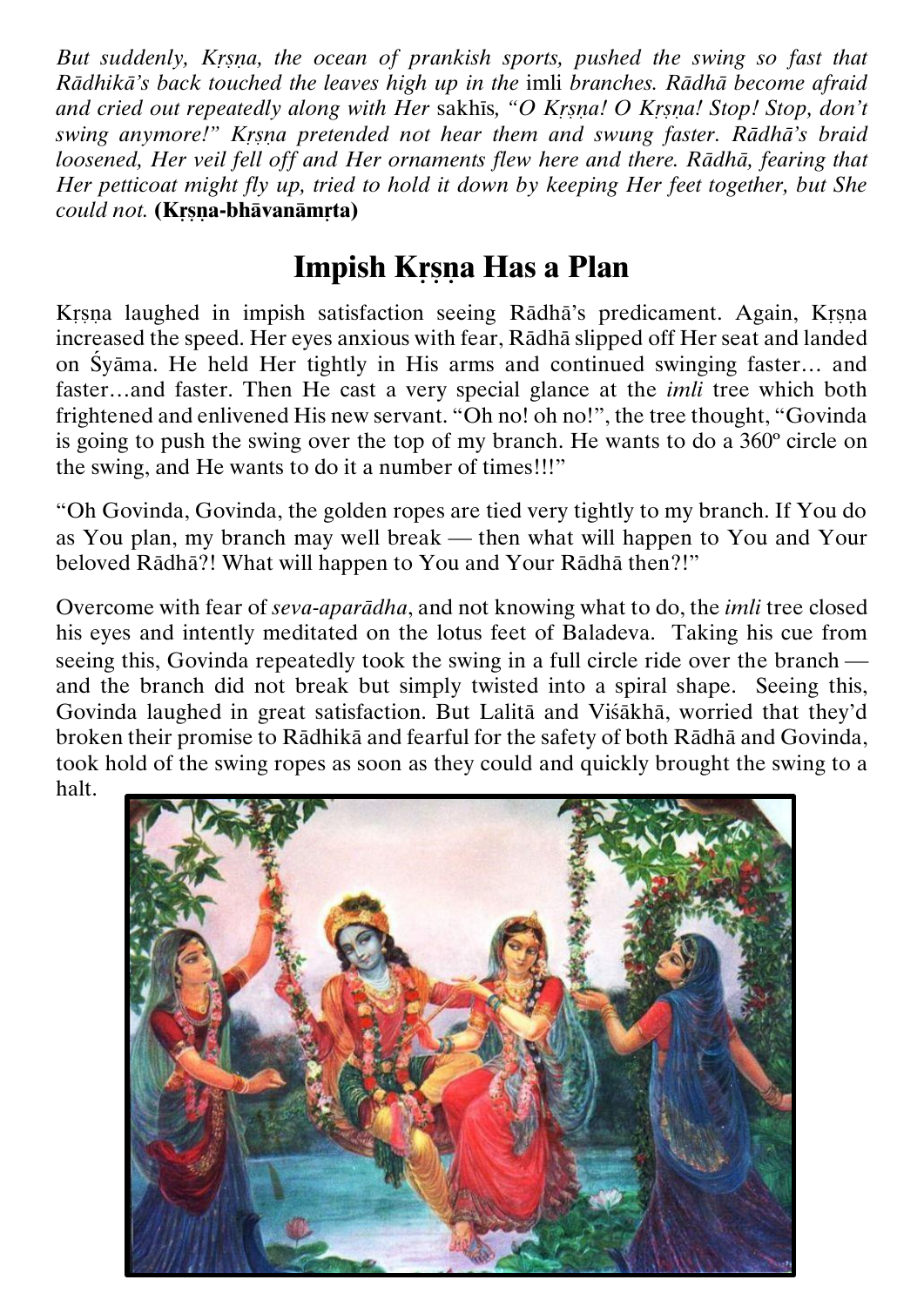Badly shaken, Rädhä stepped off the swing as soon as it stopped and took shelter of Her *sakhés*. Govinda, giddy from the very special swing ride, took some time to sheepishly step off the swing and follow Her. All the *sakhés* crowded around Rädhä-Govinda, happy to see Them safe and sound and once more on the ground.

## **A Very Special Forest Picnic at Rädhä-kunda**

Seeing the fatigue of her beloved Rādhā Govinda, Vrndā-devī, the personification of *lilā-śakti*, fast forwarded the usual daily program. Today there would be no walks in the seasonal forests of Rādhā-kunda, nor drinking of *mādhvīka* nectar. Vrndā-devī gently but firmly led Rädhä-Govinda to the banks of Rädhä-kunda, where their *sakhés* deftly prepared Them for Their very much loved water sports.

*Meanwhile another group of doe-eyed sakhis who were expert in making picnic lunches,* helped Vrndā and her Vana-devis to arrange a forest feast for the pleasure of Rādhā-*Govinda. They brought fine quality, soft white rice. All the cooked grains were separate from each other as if they were enemies. The fragrant* ghee *and pure buttermilk sprinkled on the rice enhanced its attraction. Though all the items had been packed in new earthen*  pots and brought from the gopis' homes early in the morning, they appeared spotlessly *pure and fresh. The sakhis arranged loads of excellent, nourishing yogurt, rivaling the moon in coolness and camphor in whiteness. The sweetness of the yogurt surpassed the ocean of nectar.*

*Vrndā and her companions supplied emerald green palāša leaf cups to hold the sweet succulent pomegranate juice; the ambrosial* täla *fruit nectar; the white coconut pulp shining like the moon; the tender bijapūra; the tāla fruit pulp, which was as soft as cotton, various roots and sprouts; the peeled lotus seeds; fat, oily kaseru; tangerine and sweet pilu fruits; slices of tasty, juicy ripe mango; firm and fragrant sweet grapes; fresh mung sprouts with salt and ginger to give a zesty taste and bowls of juicy sugar cane pieces.* **(Kåñëähnika-kaumudé)**



# **Çré Rädhä and Her** *Sakhés* **Serve Çyämasundara**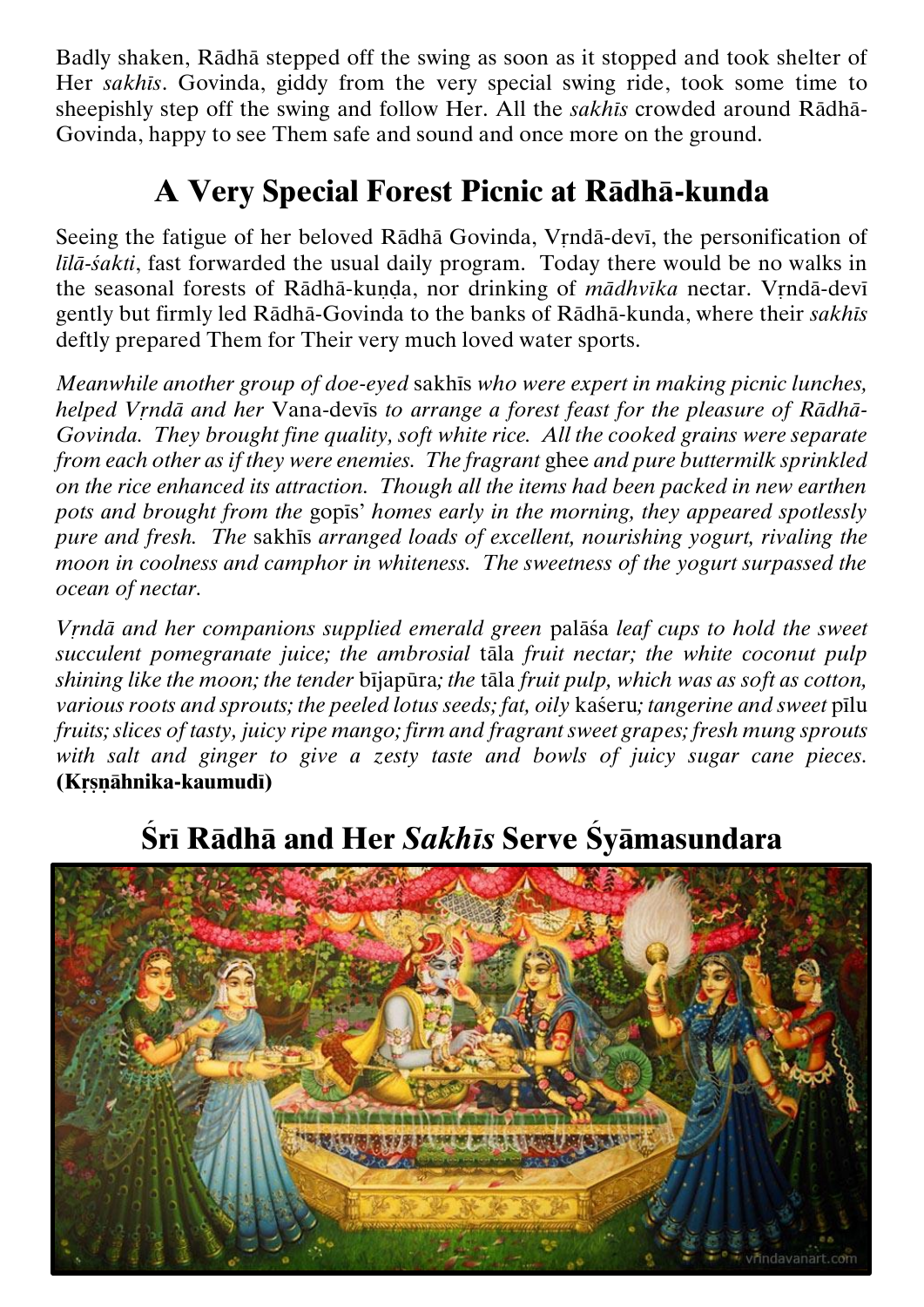*Refreshed by His watersports in Rādhā-kunda, Krsna sat on an āsana of white flowers covered with soft white silk cloth. Subala and Madhumangala sat on Krsna's left and right. Rādhā and the sakhis, ever eager for service, sat opposite Krsna in order to serve the delicious preparations brought by Vrndā.* **(Govinda-lilāmrta)** 

*The crystal glasses and decanters full of mango juice filled the air with a sweet fragrance. Cooling drinks prepared from camphor, pepper and ample sugar awaited Krsna's tongue. Piles of coconut pulp cut in conch shaped pieces sat on the table. The pulp was covered with a damp cloth to preserve its sweetness and fragrance.*

*R*ādhā deftly picked up a little of each sweet fragrant item and placed it in Krsna's hand *with a smile. Handling an excellent knife, She expertly cut a mango and blissfully offered the pieces to Her beloved's lotus hand. She squeezed the juice from the choicest mangos and offered it to Kåñëa in a golden cup.* **(Kåñëähnika-kaumudé)**

*Rädhikä served Her home-made cream sweets made to look like slices of orange, mango and* rucaka *ornaments. Some sweets had the shape of flower and fruit bearing trees like*  bilva, pomegranate, mango, orange and coconut. The gopis gladly served Rādhā's laddus *named* candrakänti *and* gaìgäjala*, which fully satiated Çyäma's five senses. The* sakhés *then distributed nectar drinks of mango and jackfruit mixed with honey, sugar and camphor as well as karpürakeli and amrtakeli. Krsna, Subala and Madhumangala thoroughly relished all the delicious items served by Rādhārānī, whose face beamed with joy while feeding Her sweetheart. Madhumangala made the sakhis laugh by contorting his face with disgust over one item, or praising another by showing a silly smile of appreciation.* (Govinda-lilamrta)

#### **While Krsna Rests Rädhä and Her** *Sakhés* **Relish His Remnants**

*Kåñëa energetically ate whatever Rädhä's beautiful hands presented Him. His lotus face and eyes shining with joy, He finally finished His forest picnic and performed acamana. Krsna then filled His mouth with excellent scented spices mixed with camphor, and relaxed for a few moments on a jeweled platform beneath a tree near the entrance of a*  kuïja*.* **(Kåñëähnika-kaumudé)**

*Tulasi-mañjari offered betel nuts to Hari as He reclined on a splendid flowerbed in the* kuïja*. Her friends massaged Govinda's feet, fanned Him with* cämaras *and rendered other pleasing services. Madhumangala and Subala, while chewing pan strolled over to the southern side of the banks of Rādhā-kunda to rest on two pleasant flowerbeds.* **(Govinda-lilämrta)** 

*The gopis' hearts trembled in anticipation of honoring Syama's sweet remnants. They quietly said to each other, "First our Rädhä should eat and afterwards we will eat separately."*

*Rādhā*, knowing their minds, said, "O faithful Vrndā! We shall all eat together! Distribute *Krsna's remnants equally among all the sakhis. I cannot do anything without all of you. You all saved My very life today. Indeed, you are My very life."*